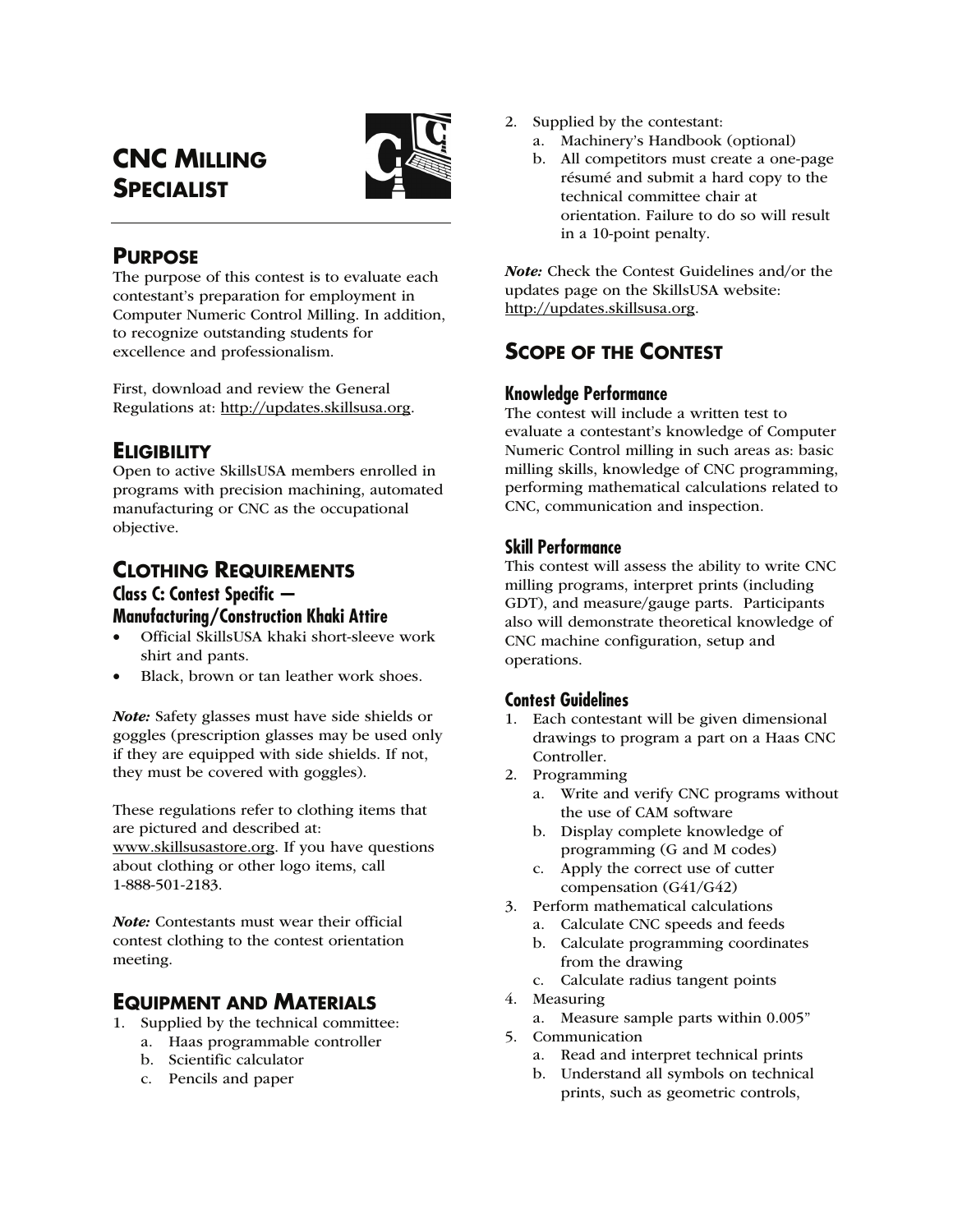surface-finish symbols, corner-break symbols, etc.

- 6. Dimensions This is a contest of programming skills. Contestant parts will only run on machine if programs run without violating safety standards or damaging machines.
- 7. An overview of a Haas CNC controller will be available for orientation before the competition with technicians on hand to help competitors familiarize themselves with the interface.

## **Standards and Competencies**

#### **CNCM 1.0 — Apply basic machining skills per industry standards as set forth by the technical committee**

- 1.1 Demonstrate the basic math skills essential for CNC milling
- 1.2 Identify and use measuring tools that are basic to CNC milling
- 1.3 Interpret and apply information from prints and drawings
- 1.4 Measure part to nearest +/- .001"
- 1.5 Demonstrate safe working practices on machines
- 1.6 Use various precision measuring tools (i.e., micrometers, calipers, radius gages)
- 1.7 Define and calculate speed and feed rates (SFPM, CCS, IPM, IPR)
- 1.8 Demonstrate knowledge of cutting tools, clamping devices and materials
- 1.9 Perform mathematical calculations that enable solving complex trigonometric, geometric and algebraic problems applicable to CNC machining processes

## **CNCM 2.0 — Demonstrate knowledge of CNC programming per industry standards as set forth by the technical committee**

- 2.1 Manually write and verify CNC programs without the use of CAM software according to print specifications, dimensions and tolerances (competitor has the opportunity to edit any program errors on the machine)
- 2.2 Display complete knowledge of programming (G and M codes)
- 2.3 Apply the correct use of cutter compensation (G41/G42)
- 2.4 Demonstrate knowledge of incremental and absolute positioning
- 2.5 Demonstrate knowledge of coordinate system
- 2.6 Determine proper machining sequences from workpiece drawing

## **CNCM 3.0 — Perform mathematical calculations as needed for calculating speeds, feeds, program coordinates, angles, radii and tangent points**

- 3.1 Calculate CNC speeds and feeds
- 3.2 Calculate programming coordinates from the drawing
- 3.3 Calculate angles, radii and tangent points

### **CNCM 4.0 — Communicate and demonstrate an understanding of all symbols on a print**

- 4.1 Read and interpret technical prints
- 4.2 Understand all symbols on technical prints, such as geometric tolerances, surface-finish symbols, corner-break symbols, etc.

### **CNCM 5.0 — Inspect work per industry standards as set forth by the technical committee**

- 5.1 Inspect for conformity to print (shape and features of part to drawing)
- 5.2 Inspect for broken edges
- 5.3 Inspect for damage to part (clamp marks, scratches)

## **Committee Identified Academic Skills**

The technical committee has identified that the following academic skills are embedded in this contest.

### **Math Skills**

- Use fractions to solve practical problems.
- Simplify numerical expressions.
- Measure angles.
- Apply transformations (rotate or turn, reflect or flip, translate or slide and dilate or scale) to geometric figures.
- Apply Pythagorean Theorem.
- Solve problems using proportions, formulas, and functions.
- Solve problems using trigonometry.
- Solve problems using Cartesian coordinate system.